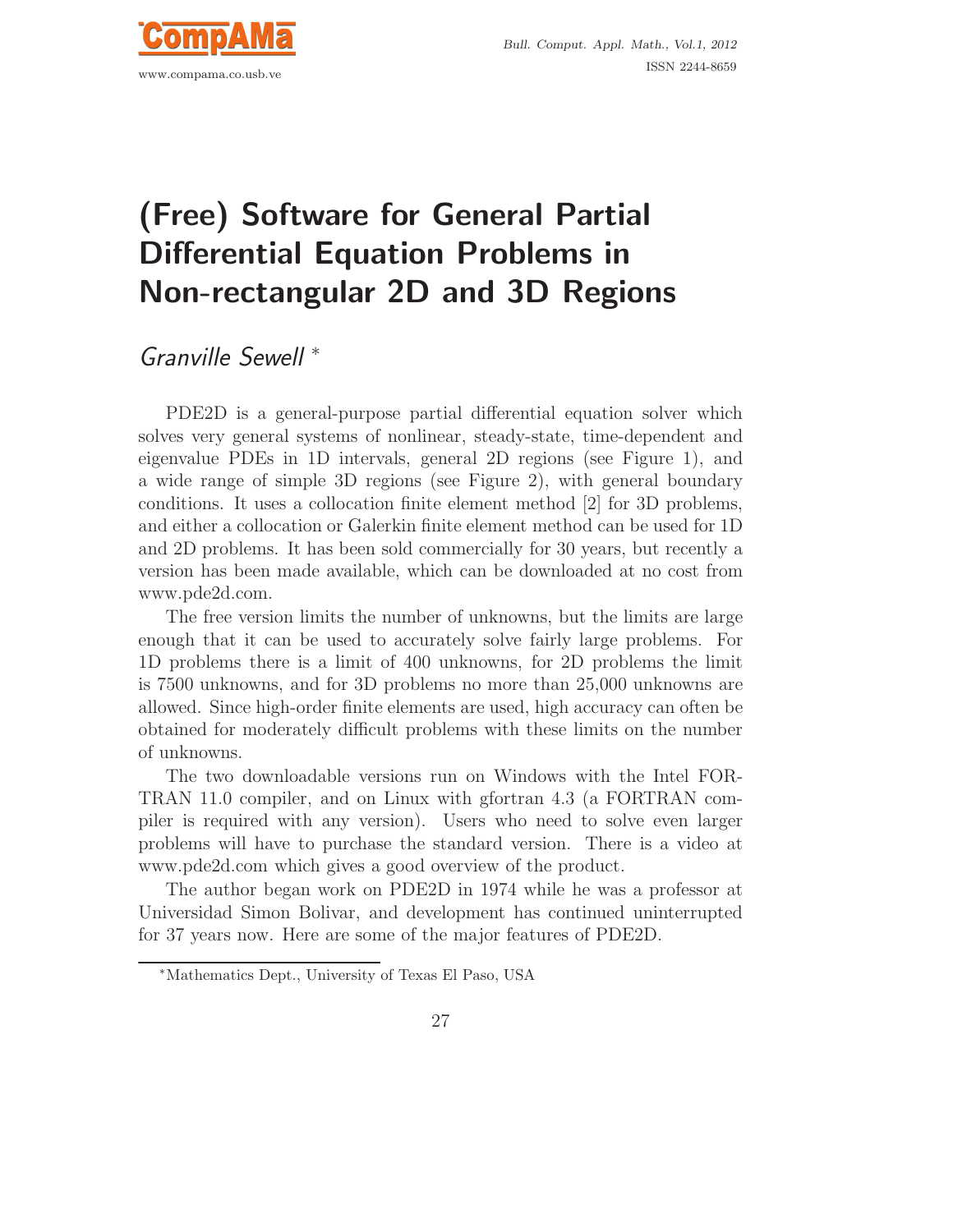

- 1. There are two user interfaces, a Graphical User Interface (GUI) which can be used to access the collocation finite element methods, and an Interactive Driver, which can be used to access both the collocation and Galerkin finite element algorithms.
- 2. PDE2D produces its own graphics, but also will automatically produce a MATLAB program, which can be run to produce MATLAB graphics.
- 3. PDE2D has all the flexibility of FORTRAN: for example, you can write FORTRAN functions to define any PDE and boundary condition coefficients, or write your own FORTRAN post-processing routines.
- 4. For 2D problems, using the Galerkin option, a user-supplied initial triangulation can be refined adaptively, or graded according to usersupplied specifications (see Figure 1).
- 5. For 2D problems, using the Galerkin option, curved boundaries can be defined by parametric equations, or a cubic spline can be drawn through user-supplied boundary points.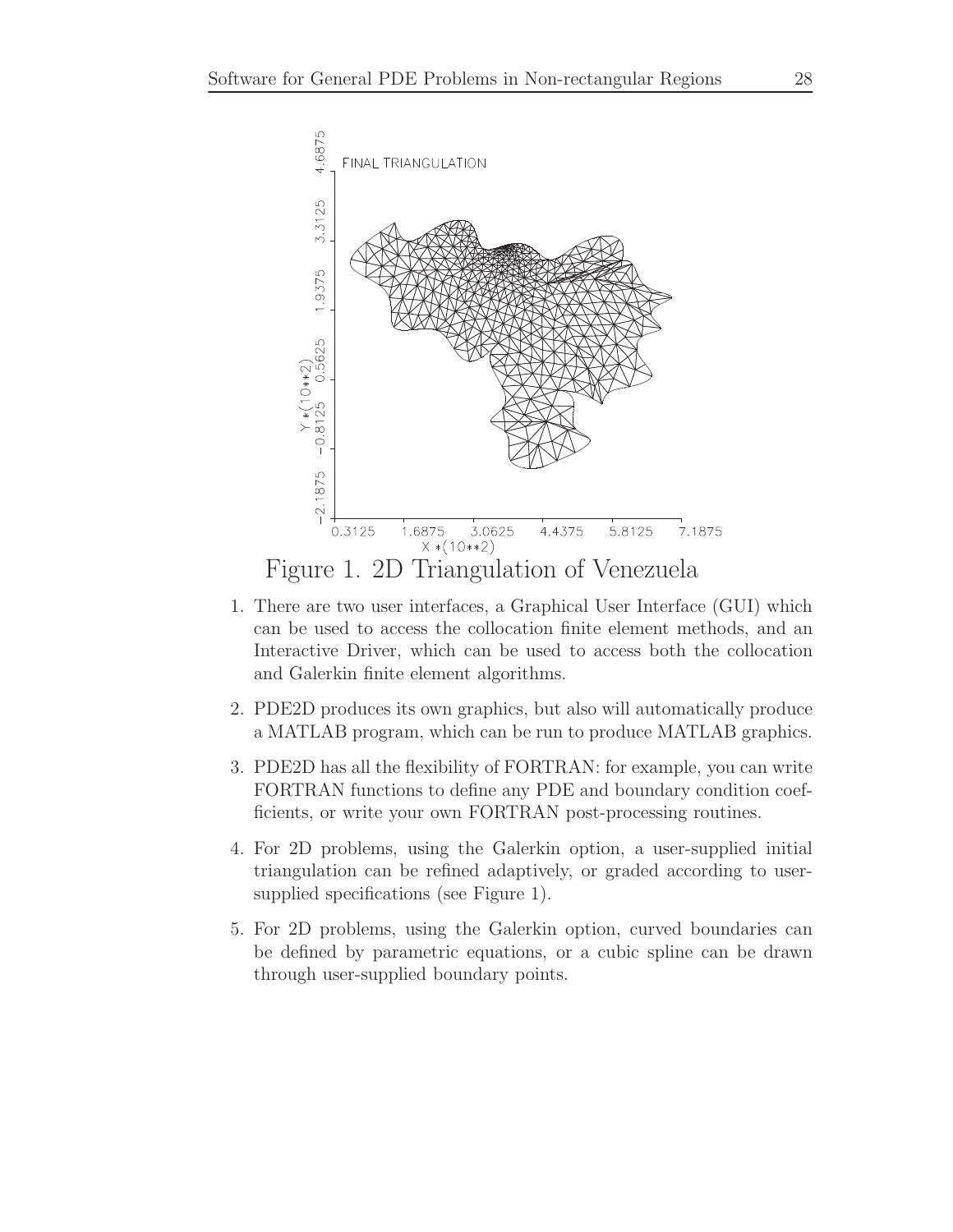- 6. The Galerkin finite element method options use up to 4th degree elements, thus up to  $O(h^5)$  accuracy. The collocation options use cubic elements, and thus generally provide  $O(h^4)$  accuracy.
- 7. Newton's method is used to solve the nonlinear algebraic equations, for nonlinear problems.
- 8. The shifted inverse power method is used to find a single eigenvalue, with associated eigenfunction, of an eigenvalue PDE. If all eigenvalues are desired (without eigenfunctions), a shifted QR iteration from EISPACK is used.
- 9. Adaptive time step control is available for time-dependent problems.
- 10. For 2D and 3D problems, there are several options to solve the large linear systems, including iterative methods, sparse direct solvers, and frontal methods. On multiprocessor computers with MPI message passing software, PDE2D also offers parallel linear system solver options.

The best detailed documentation on PDE2D is in Appendix A of reference [1]. Details of how PDE2D solves problems in nonrectangular 3D regions can be found in reference [2]. A list of over 200 journal articles in which PDE2D has been used to generate some or all of the numerical results is given at www.pde2d.com.



Figure 2. 3D Grid, Part of Torus